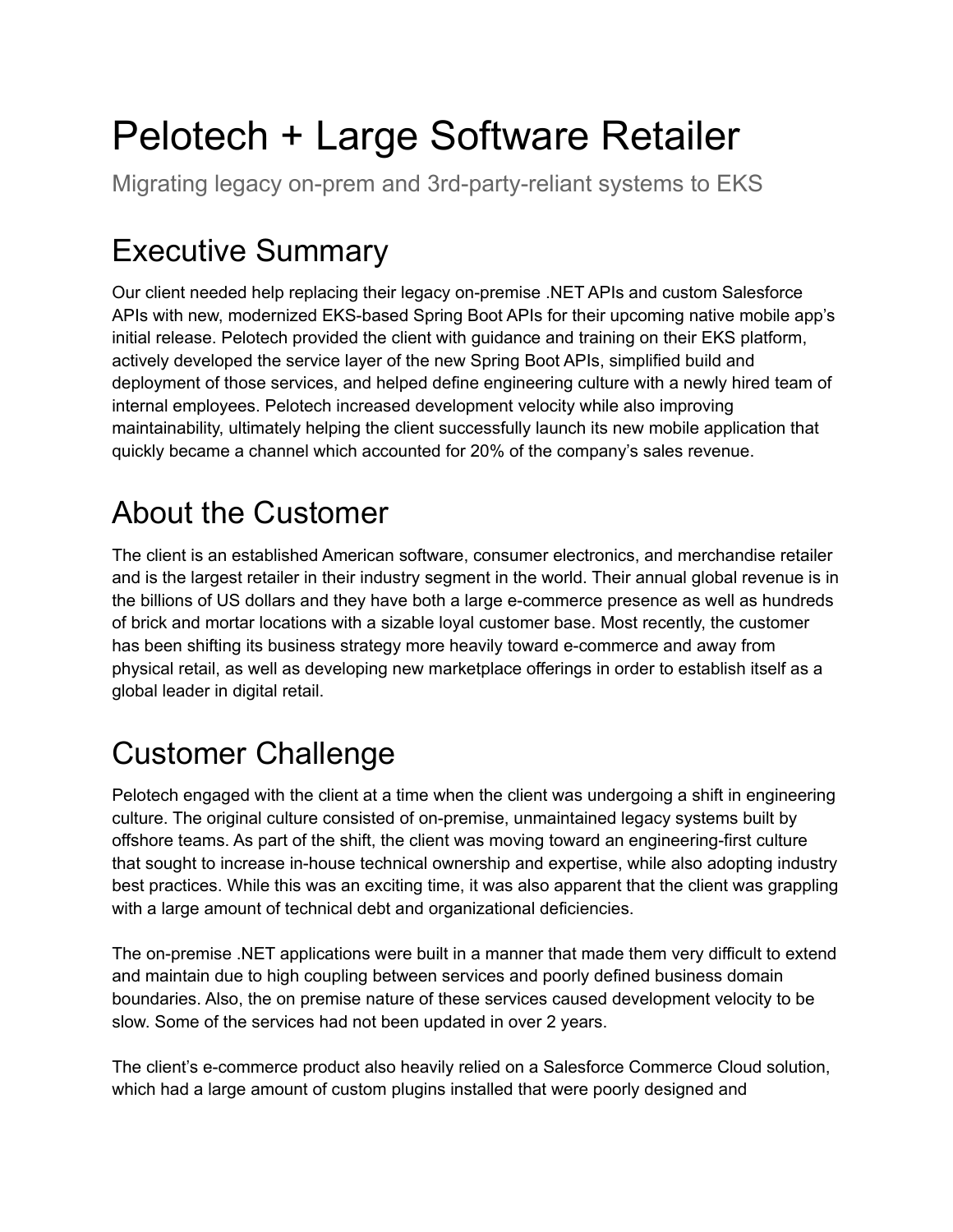maintained. The client did not have much control over how this solution was deployed or scaled.

If these challenges were left unaddressed, the client would be faced with maintaining legacy systems, slow development cycles, and eventually may not be able to continue to support those legacy systems due to the growing gaps in domain knowledge and lack of control over production deployments. This could make the ability to release new products prohibitive.

#### Why AWS

The client has already been a long time customer of AWS and is familiar with its advantages. For this specific challenge, leveraging AWS EKS to replace the on premise legacy systems meant the client's developers would incur a much lower operational overhead cost. They would have greater control and flexibility over the production environment, compared to relying on Salesforce Commerce Cloud.

#### Why the Customer Chose the Partner

Pelotech has deep experience helping the world's largest ecommerce businesses leverage best practices in cloud native architecture, infrastructure and development processes to improve their businesses. The client had already worked with a consulting team previously in their initial phase of EKS migration, and was disappointed with the results. The previous consulting company overpromised their ability to deliver and left the client in a risky position shortly before a new product launch. Pelotech's proven track record in ecommerce, deep technical expertise, and pragmatic, business focused approach made them the right choice for the client's needs.

#### Partner Solution

Pelotech assumed ownership of the client's new Spring Boot APIs, simplifying their build, deployment, configuration and development environment. The original team had set up separate Helm templates for each Spring Boot application, which made maintaining them less efficient since each application shared nearly all of the same deployment characteristics. Pelotech consolidated these Helm templates into a single, generic Spring Boot template that was used for all existing APIs, and also made it much easier and faster to spin up new services.

The APIs were also originally using Spring Boot Cloud Configuration Server for configuration, which Pelotech replaced with Kubernetes Configmaps and Secrets to further simplify the deployment and leverage Kuberentes's native configuration support.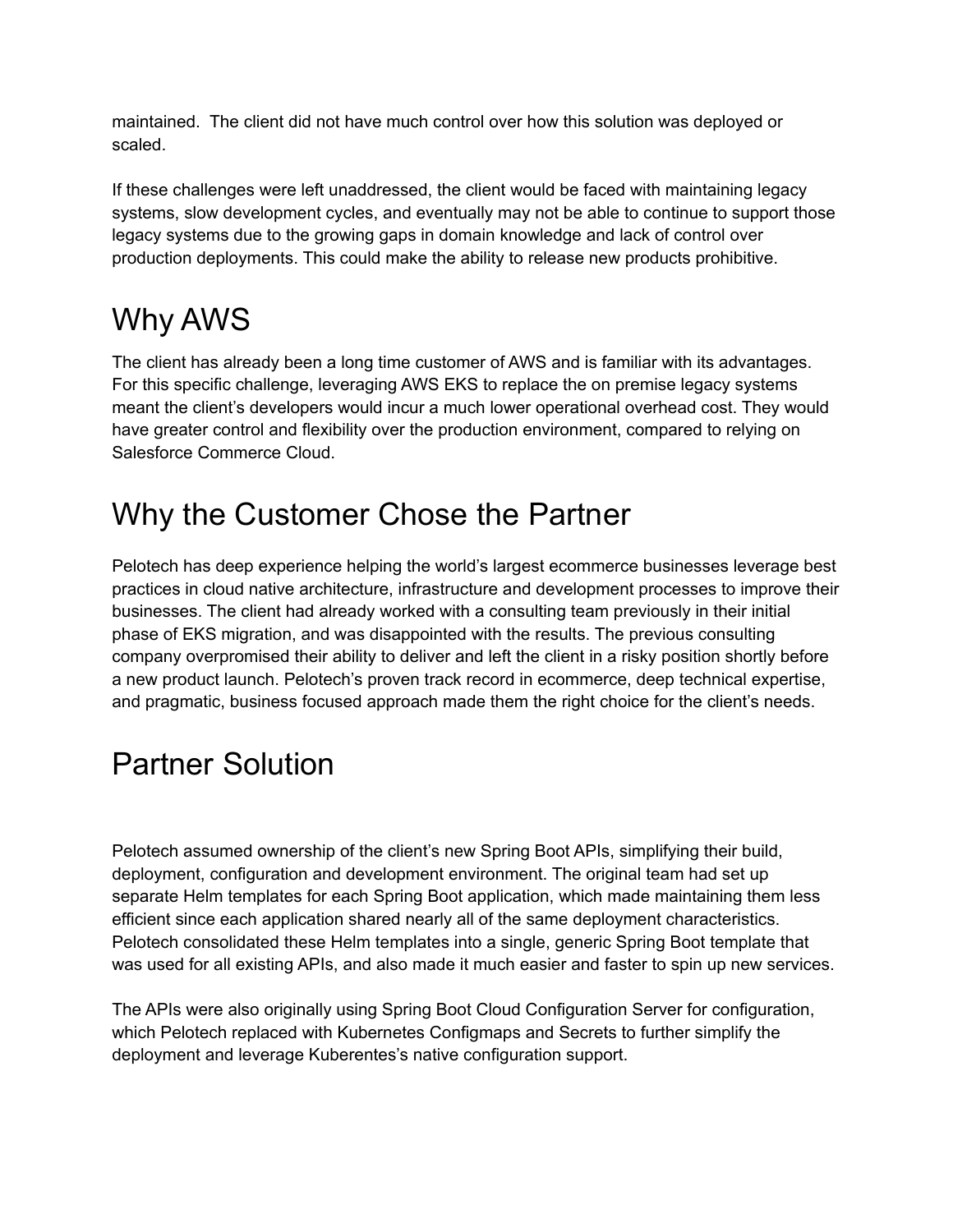Pelotech quickly became a de-facto AWS EKS/Kubernetes resource within the organization. Many of the internal engineers had little experience with EKS and came to Pelotech for guidance. Pelotech joined the all-hands engineering weekly meeting to share learnings and help other teams adopt the best practices it was putting in place. Teams used the shared Helm template and Kubernetes configmaps/secrets solution to quickly spin up their own new services.

Pelotech also led development on the client's new EKS-based cart API, which was replacing the legacy .NET APIs, working directly with the product and mobile engineering teams to deliver the required functionality. This new service was built in a way to replace the legacy Salesforce Commerce Cloud based solution, granting the client much greater control over its future product development and ability to scale on their own terms.

#### Results and Benefits

Pelotech delivered an API solution which allowed for the client's new mobile application to be released on schedule. In addition to unblocking the product release cycle, Pelotech also increased organizational expertise in EKS and engineering best practices, including code reviews and release processes.

Using EKS for deployment gave the client the control it needed over its production services. Pelotech's API solution could be deployed in a continuous fashion, which was a large improvement for the client - other teams were still using weekly release cycles. After product launch, the client saw a large spike in traffic that led to brief outages in some of the client's legacy systems, but no issues occurred in the new API's thanks to the auto-scaling abilities of AWS EKS.

Pelotech was also a very cost effective solution for the client. Pelotech delivered the required solution with a team of 3 engineers in comparison to a much larger previous team size of 30. This 90% reduction in team size demonstrates Pelotech's ability to deliver quality solutions in an efficient way, and also demonstrates the awesome power and effectiveness of using an EKS based solution. The operational cost savings of EKS allowed the Pelotech team to focus on the results that mattered most to the clients business.

The client's new mobile app, which was backed by the API's Pelotech built, quickly became a channel which accounted for 20% of sales revenue. The solution proved to be a strong direction for the client to invest in further. The new flexibility offered by EKS will allow the client to further increase its technical expertise in-house, and be less dependent on 3rd party providers and on-premise systems.

### About Pelotech

Pelotech provides expert guidance to Fortune 500 and SMB clients on their cloud adoption journeys. Pelotech was founded in 2011 to bring the techniques and technology that enable the